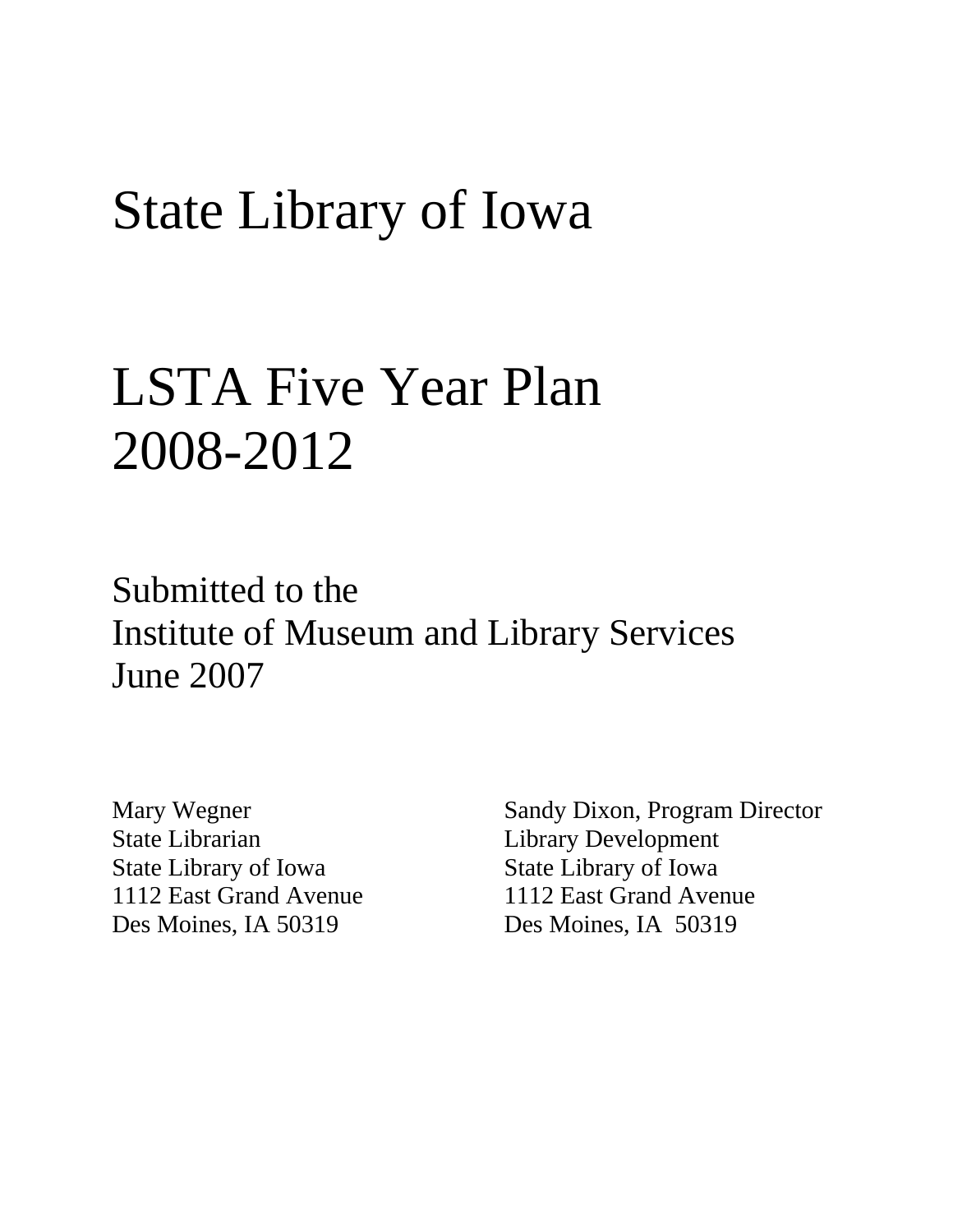# Table of Contents

| Goal 1 (includes needs, strategies, outputs and outcomes) --------------- 5 |
|-----------------------------------------------------------------------------|
| Goal 2 (includes needs, strategies, outputs and outcomes) --------------- 8 |
| Goal 3 (includes needs, strategies, outputs and outcomes) -------------- 11 |
| Goal 4 (includes needs, strategies, outputs and outcomes) -------------- 14 |
| Goal 5 (includes needs, strategies, outputs and outcomes) -------------- 16 |
|                                                                             |
|                                                                             |
| Communication and Public Availability ---------------------------------- 20 |
|                                                                             |
|                                                                             |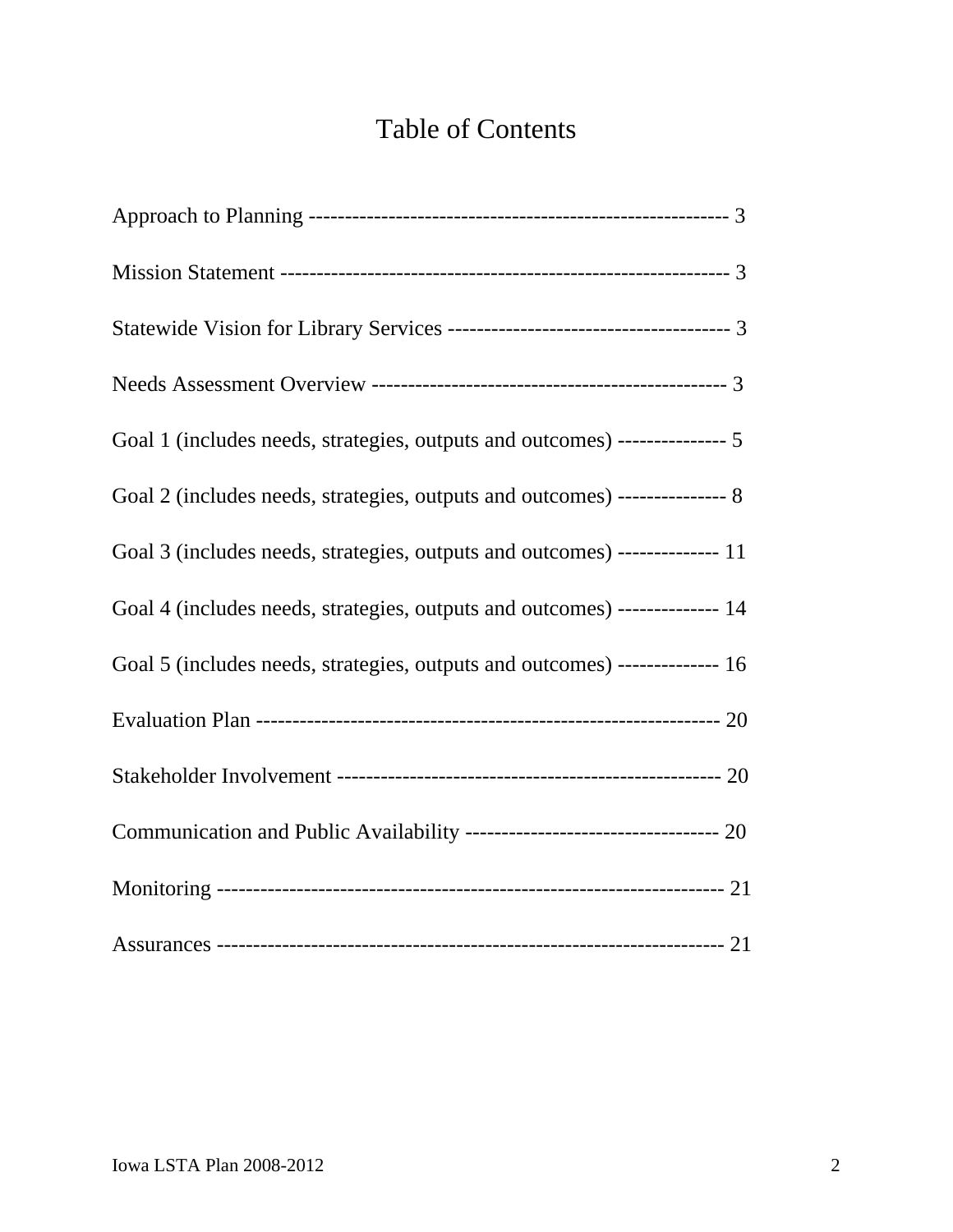# **Approach to Planning**

The 2008-2012 Library Services and Technology Act (LSTA) Plan represents a blueprint for the State Library of Iowa's federally funded activities over the next five years. We feel we have been successful in striking a balance between challenging ourselves to achieve more and being realistic about what we can actually accomplish with current human and financial resources. We have incorporated "Lessons Learned" from the previous five year plan. These include:

- **Continue to use LSTA funding primarily for projects of statewide impact,** an emphasis based on input from the Iowa library community.
- **Consider carefully the ramifications of taking on additional projects.** We have carefully selected a few, new projects.
- **Leverage staff resources and non-federal funding to carry out our LSTA plan.** A number of programs and services identified in the plan also use state funding, including the State Data Center, Iowa Publications Online, Direct State Aid, Open Access and Access Plus.
- **Measure progress regularly and frequently.** We plan to review our progress in implementing the plan at least quarterly and will ask the Iowa Commission of Libraries to review progress annually.
- **Write objectives that come closer to identifying impact.** We believe our target outcomes are do-able and come closer to measuring impact.

#### **Mission Statement:**

The State Library advocates for Iowa libraries and promotes excellence and innovation in library services in order to provide statewide access to information for all Iowans.

#### **Statewide Vision for Library Services:**

Each Iowan will have equal access to information and ideas in order to participate knowledgeably and productively in a democratic society and to lead an enriched life through lifelong learning.

#### **Needs Assessment Overview**

The State Library of Iowa used a number of data sources to conduct the needs assessment for the LSTA Five Year Plan, 2008-2012. A description of the sources is included below:

• In 2005, we asked public library staff on the Town Meeting workshop evaluation, "What is the most important thing the State Library does for you?" and "What programs/services NOT currently provided by the State Library and the Library Service Areas would help your library be successful if they were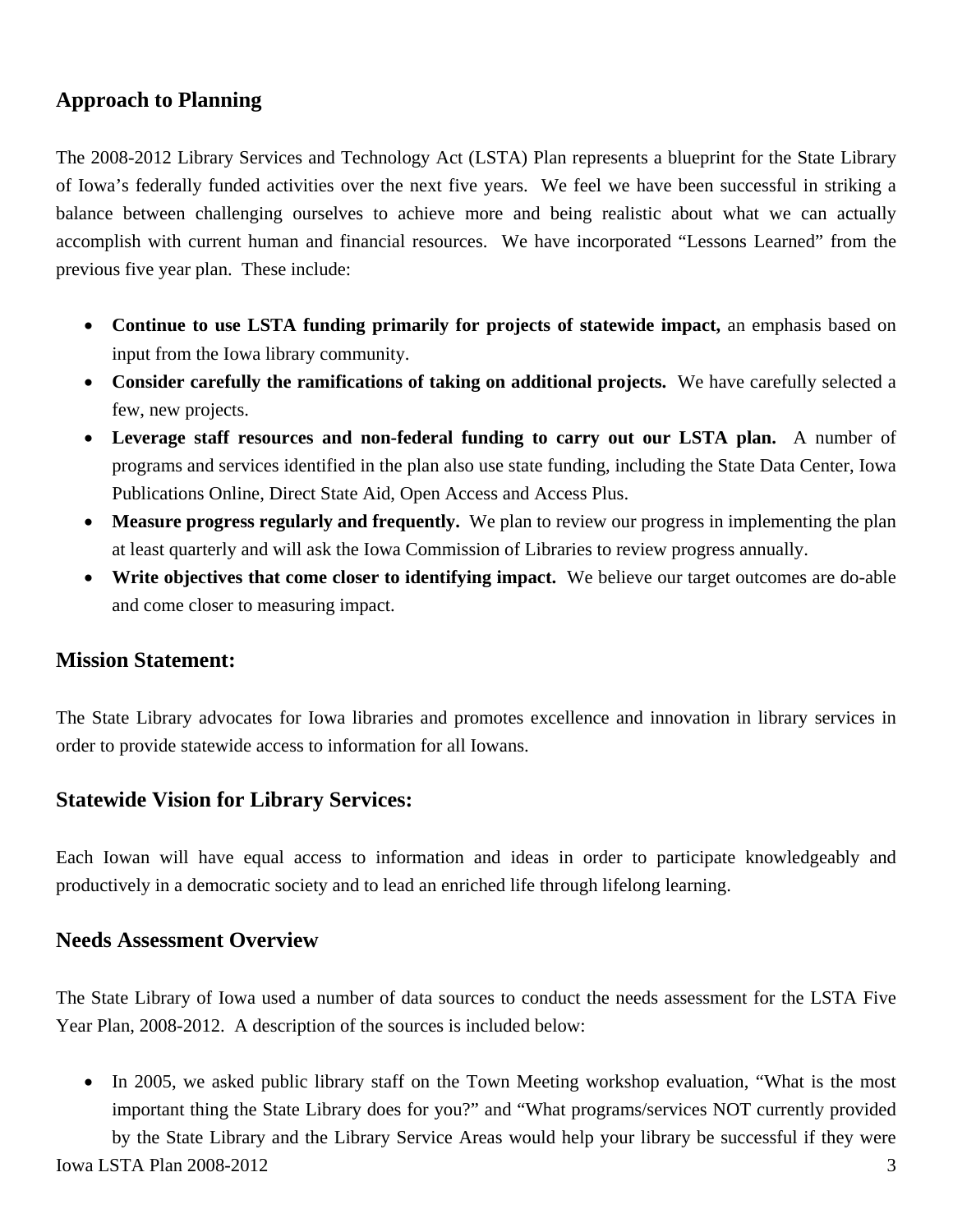provided?" (Annual Town Meetings are held in-person, in seven locations around the State. The purpose is to provide public library directors and staff with an opportunity to learn about major issues affecting libraries, gain ideas for improving programs and services and get to know State Library and Library Service Area staff better. Secondly, and perhaps, more importantly, they are a vehicle for State Library staff to spend face-to-face time with our customers to learn what issues they are facing and in general, to help us stay in touch with the needs of our customers. On average 350 public library staff members attend each year.)

- In 2006, State Library staff identified findings from two national studies relevant to Iowa libraries: *Long Overdue: A Fresh Look at Public Attitudes About Libraries in the 21st Century Agenda* (Public Agenda), 2006, http://www.lff.org/long\_overdue061306.html and *Perceptions of Libraries and Information Resources* (OCLC), 2005, http://www.oclc.org/reports/2005perceptions.htm
- In 2006, during annual Town Meetings, we provided an overview and facilitated a discussion with public library staff of *Long Overdue* and *Perceptions of Libraries*. During the discussion, a State Library staff member took notes to capture audience reaction to the reports.
- Immediately prior to four of the seven 2006 Town Meetings, outside facilitators conducted focus groups about the State Library's new Web site unveiled on April 1, 2006. In addition to questions about the content and navigation of the Web site, the facilitators asked participants about their general perceptions of the State Library.
- In 2007, we asked the Iowa Library Service Area (LSA) administrators and consultants to identify what they saw as the greatest needs and issues faced by Iowa libraries. (Each of the seven LSAs serves libraries in a geographic area of the state; primary services are one-on-one consulting and continuing education).
- In 2007, the Iowa Commission of Libraries, the State Library's governing and policy-making board, reviewed the LSTA Five Year Plan Evaluation, 2003-2007. Commission members were also asked to set the direction for the LSTA Plan, 2008-2012.

Data from the sources above were compiled and distributed to the State Library's Library Development staff. The staff analyzed them at a series of planning meetings and identified what they saw as the greatest needs / issues faced by Iowa libraries. The State Library's Management Team identified five goals for the 2008-2012 LSTA Plan. In subsequent meetings, Library Development staff identified strategies to meet the goals and developed targeted outputs and outcomes.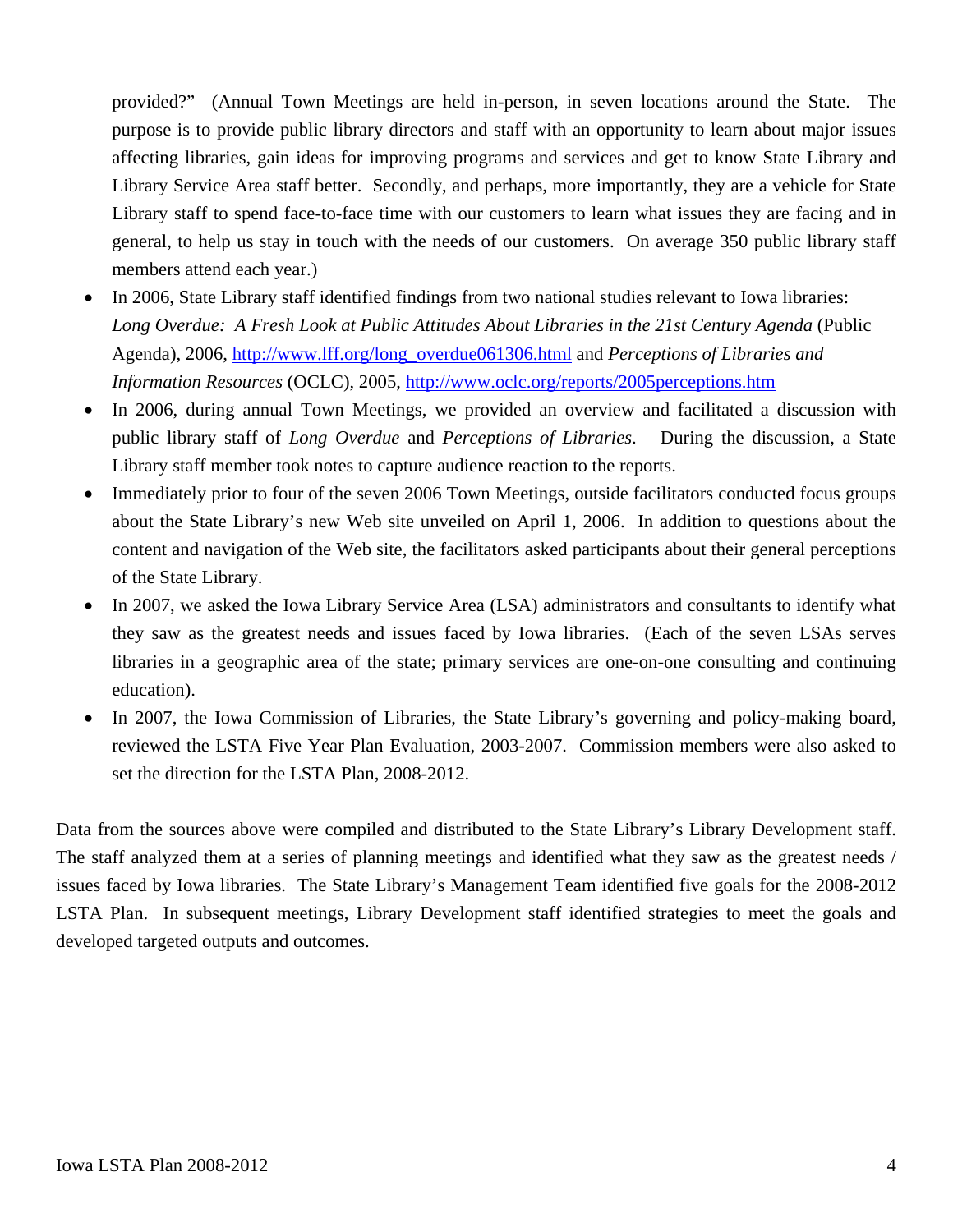#### Need 1: Summary needs assessment

There are major challenges to providing Iowans adequate and equitable access to information and materials through their libraries. Of 543 independent public libraries, 416 or 77% are located in towns with populations of less than 2,500. Total expenditures, collection expenditures, collection size and access to technology vary widely. According to the FY06 *Iowa Public Library Statistics*:

- Per capita expenditures by Iowa public libraries ranged from \$2.89 to \$196.82; the statewide median per capita expenditure was \$43.11 (50% of the libraries were below this amount; 50% above).
- Annual collection expenditures ranged from \$29 to \$1,530,696. The statewide median collection expenditure was \$9,100.
- Collection size ranged from 1,646 to 526,735. The statewide median collection size was 13,730.
- The number of public Internet computers per library ranged from 0 to 130. The statewide median for number of public Internet computers per library was 4.

To be competitive in the  $21<sup>st</sup>$  century, Iowans need access to high quality information regardless of geographic location, income or education level. In the last five years, the percentage of Iowa libraries with high speed Internet access rose dramatically from 20% to the current 89%. However, libraries need ongoing help with technology in general and particularly in sustaining public access computing.

The role of the library as place has emerged in recent national studies as stronger than ever. Iowans need accessible, welcoming, functional library buildings. Iowans also want access to unique, local history information and Iowa libraries have requested help with digitization of local historical materials.

Finally, Iowa libraries need to reflect both demographic changes and customer demand in their materials, services and programs. In a number of public libraries, young adults or teenagers (defined as ages 12-18) can be the "forgotten" clientele. Collections and services are provided for children and for adults, but young adults can be inadvertently neglected in staffing, budgeting, and collections and services. According to *Long Overdue*, 72% of the public said having a safe place where teenagers can congregate should be a high priority for their community.

A second important demographic group is English Language Learners (ELL). The number of ELL in Iowa schools increased by more than 36% between 2002 and 2007.

Third, Iowa ranks seventh among states in the percentage of population age 50 and over, with 32.6% Iowans in that age group in 2006. The number of people age 50 and over in Iowa is projected to grow 6.4% between 2008 and 2012.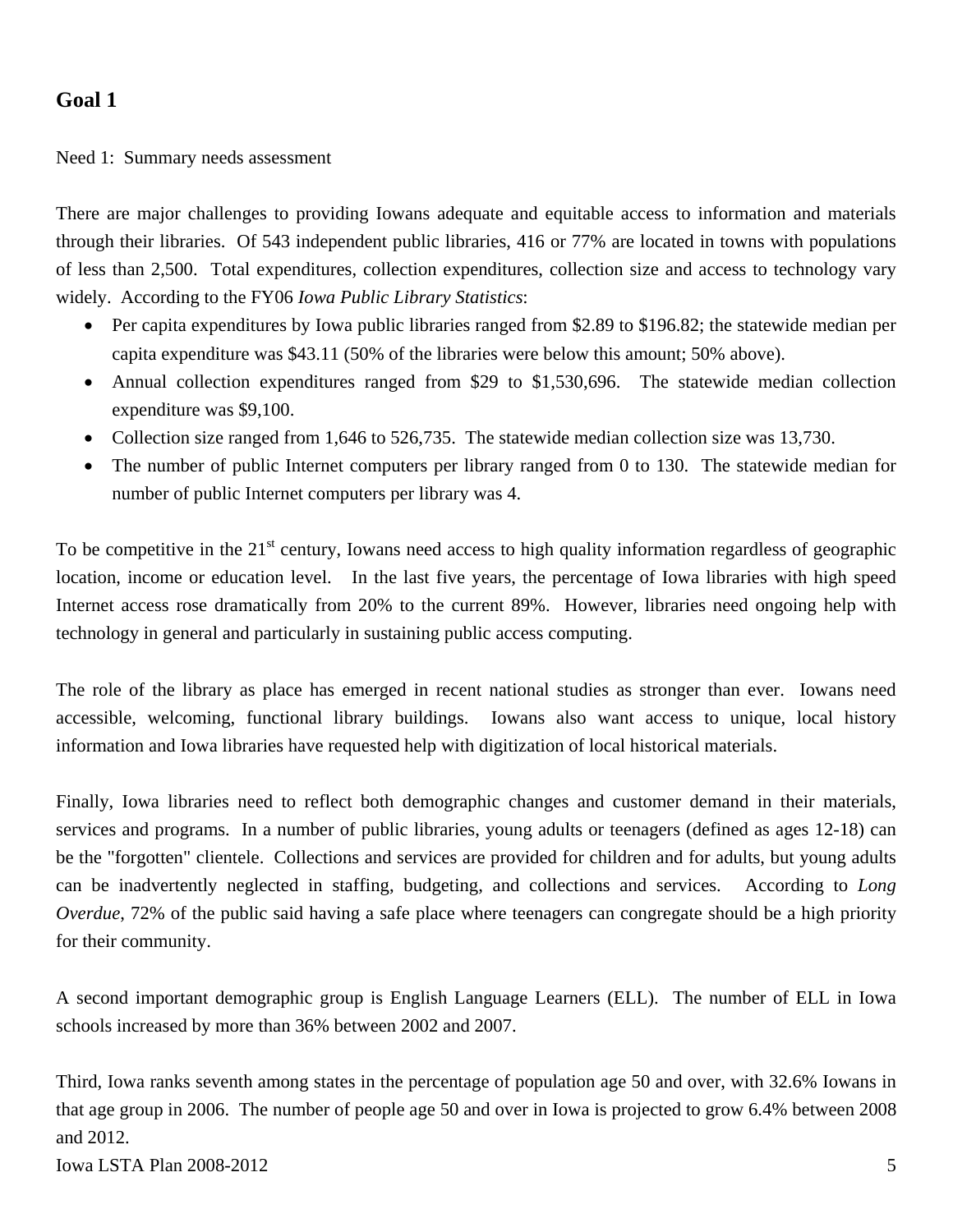We have therefore identified these three demographic groups that Iowa public libraries need to better serve: teens, English Language Learners and baby boomer retirees.

#### **Goal 1: Provide expanded, equitable access to library information, materials and services to all Iowans.**

Strategies to Achieve Goal

- 1) Provide subscription databases to meet the information needs of Iowans.
	- a) Continue to provide FirstSearch and EBSCOhost for libraries in Iowa.
	- b) Provide additional databases needed by Iowans.
	- c) Evaluate quality and cost-effectiveness of databases.
- 2) Develop Iowa public libraries' capacity to serve teens, English Language Learners, baby boomer retirees. a) Offer training and consultation to public library staff.
- 3) Sustain public access computing in Iowa public libraries.
	- a) Support the PLOW project (Putting Libraries on the Web) funded by the Bill and Melinda Gates Foundation.
	- b) Administer the Opportunity Online Hardware Grants funded by the Bill and Melinda Gates Foundation.
	- c) Offer training and consultation to libraries on: advocacy, computer training for the public, budgeting for computer replacement, identifying broadband options.
- 4) Offer building consultant grants so that Iowans have accessible, welcoming, functional library buildings.
- 5) Support Iowa Publications Online, a centralized, electronic depository for documents intended for the general public produced by Iowa state agencies. This service allows Iowans and others to have permanent access to digital state documents even after they are removed from state agency Web sites.
- 6) Facilitate the digitization of Iowa resources.
	- a) Provide leadership in digitization projects including Iowa Heritage Digital Collections, an online repository of Iowa history and culture.
	- b) Conduct a pilot digitization project in conjunction with Iowa Heritage Digital Collections.
- 7) Enhance access to Iowa census and demographic information by improving the State Data Center Web site, increasing the availability of demographic information and helping librarians and Iowans to find and use demographic information.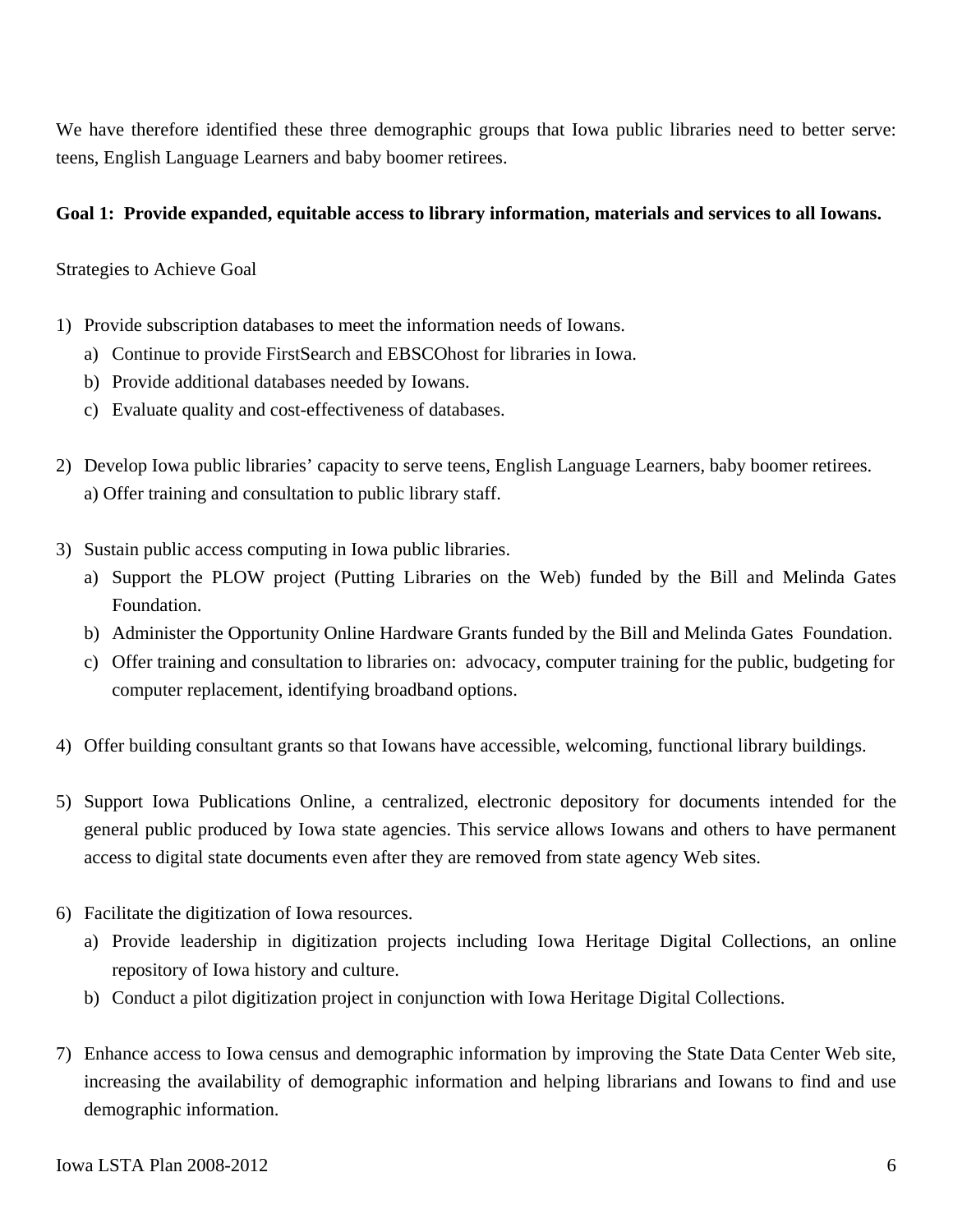- 8) Administer the Open Access Program which gives Iowans access to more library resources by allowing them to check out materials at participating libraries.
- 9) Enhance HealthInfoIowa, a Web site linking Iowans to high quality, trustworthy health information for the public.
	- a) Convert HealthInfoIowa to Plone, an open source content management system.

10) Partner with organizations to make library resources more accessible to those having difficulty using library services.

Key Output Targets:

- Each year, 95% of Iowans will have access to State Library sponsored databases through their public library.
- 80% of public libraries will subscribe to State Library sponsored databases annually.
- The total number of database searches will increase 10% annually.
- 50% of public libraries will participate in training on serving teens by 2012.
- 50% of public libraries will participate in training on serving baby boomer retirees by 2012.
- Total hits to PLOW Web sites will increase at least 10% annually.
- The number of public access Internet computers per Iowa library building will be at the national median by 2012. (Source of data to be used: the national Internet survey)
- The Open Access subsidy per transaction will increase from 30 cents to 40 cents. Based on FY06, this would require an increase in state funding of \$360,634, annually.
- 70% of public libraries will complete the national Internet survey each time it is offered.

Key Outcome Targets:

- 90% of libraries subscribing to State Library sponsored databases indicate that the databases allow them to provide access to library information for their customers that they wouldn't otherwise be able to provide.
- 80% of librarians attending training will indicate they have the knowledge and skills to serve teens.
- 80% of librarians attending training will indicate they have the knowledge and skills to serve baby boomer retirees.
- 90% of the librarians participating in the pilot digital project will indicate they have the knowledge and skills to establish a digital collection.
- 80% of participants in PLOW training classes will report that their skills in planning and managing technology and using it effectively with customers have improved.
- 80% of libraries receiving building grants indicate the grant helped them construct a better library.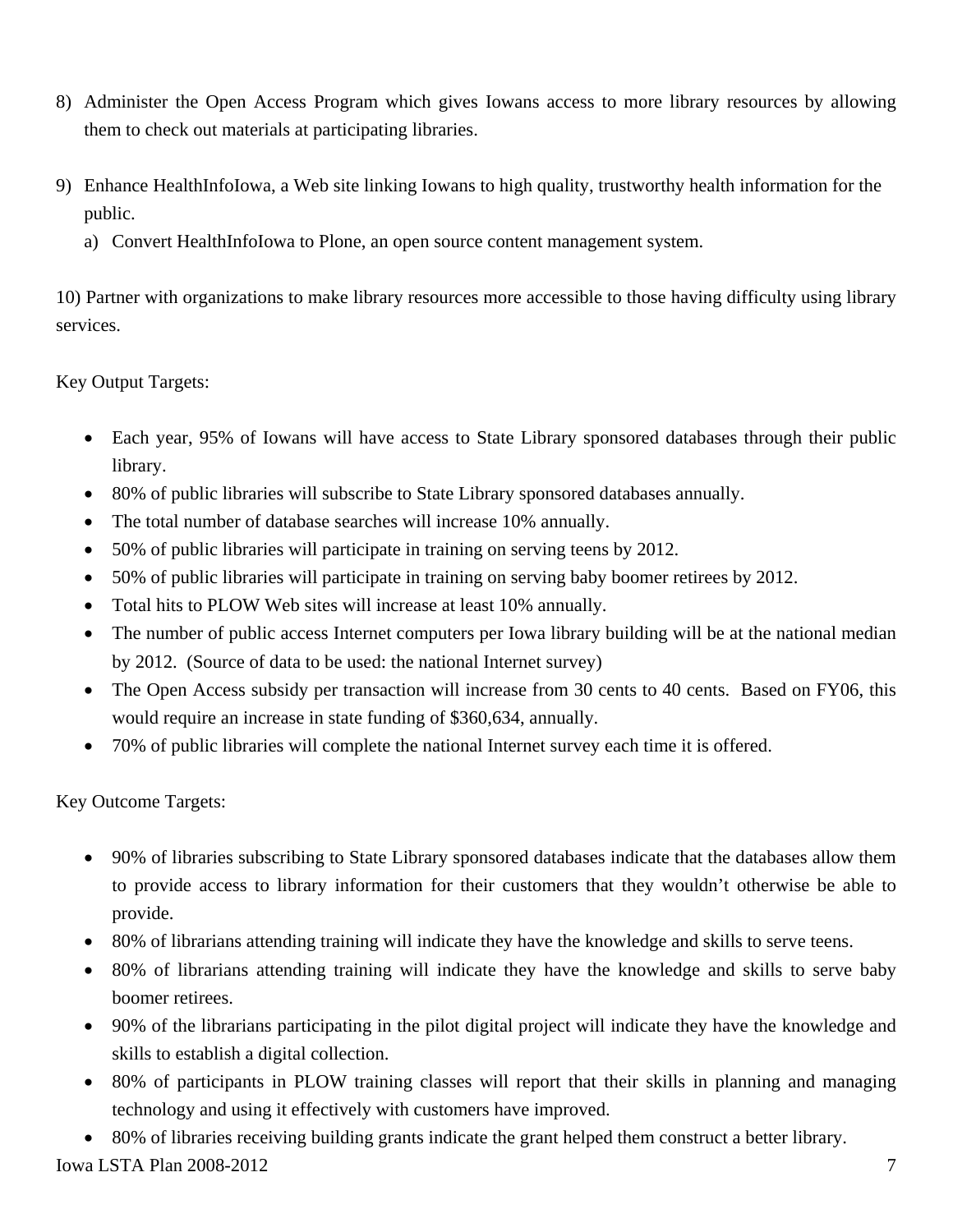#### Need 2: Summary needs assessment

Iowans need high quality public library service, possible only if library staff members are knowledgeable and skilled. According to the FY06 Iowa Public Library Statistics, only 14 percent of the 543 public libraries in Iowa employ library directors with a master's degree in library science. Staff turnover among public library directors of about 20 percent annually compounds the challenge of providing basic library skills training to the 86 percent without an MLS. High staff turnover is due in large part to low salaries. In towns with populations of 500 to 999, the library director's average hourly wage was \$7.44; in towns with populations of 1,000 to 2,500, the average hourly director wage was \$9.28.

The State Library offers Public Library Management (PLM) courses designed for non-MLS public library directors. However, approximately 50% of the PLM students are library support staff because there are no other basic skills training programs for them. Library support staff, who are the "face" of library customer service, need training in order to serve Iowans well.

Customer expectations for both traditional and electronic library services, along with continually changing technology, make huge demands on staff in libraries of all types. Library staff members from academic, public, school, and special libraries, with or without an MLS, need training and continuing education in order to best serve their customers.

Iowa's 543 public libraries are governed by boards of trustees with policy-making authority. There are approximately 3,500 Iowa library trustees. To be effective, all trustees need to be well informed about their powers and duties. Trustee participation in continuing education is an ongoing challenge. In FY06, 161 or 30% of the public libraries reported that their trustees participated in a trustee education programs. It is also a challenge to communicate with library trustees in an effective and timely way. Although the State Library sponsor a trustee electronic mailing list, many trustees do not have e-mail so are not subscribed to this list. To effectively govern, trustees need convenient access to tools, information and training.

# **Goal 2: Develop the knowledge and skills of Iowa library directors, staff and trustees in libraries of all types.**

Strategies to Achieve Goal

- 1) Administer a certification program for public library directors.
	- a) Offer Public Library Management 1 and 2, classes required for certification.
	- b) Maintain the certification database used for certification and recertification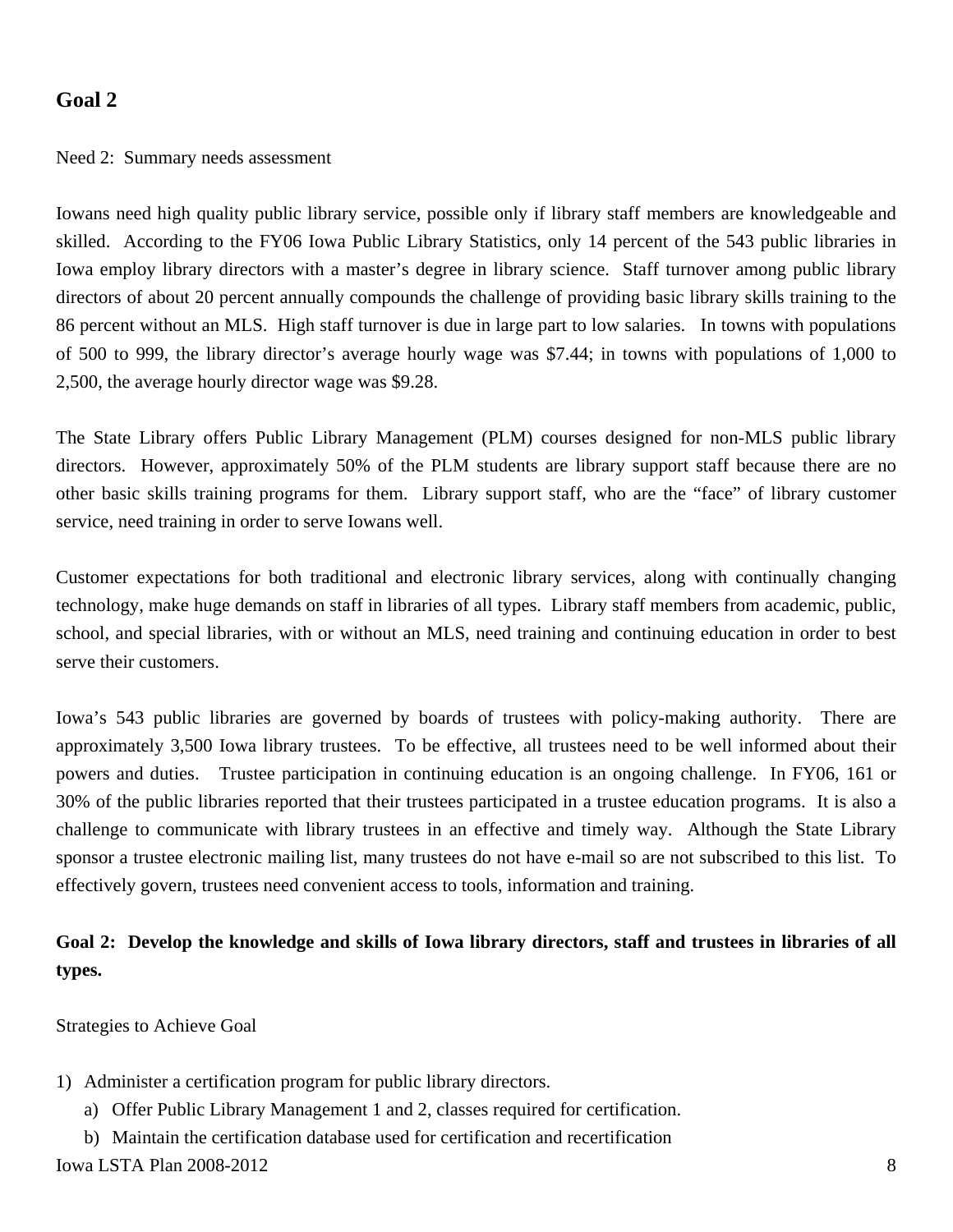- 2) Develop a certification program and training specifically for library support staff.
- 3) Provide regular, ongoing training on basic library management skills
	- a) Select training topics based on needs assessment and already identified competencies.
	- b) Offer training using a variety of delivery methods.
	- c) Offer training on: preparing library staff to adapt to change (anticipating customer needs; responding to changing environment/community; establishing work priorities; time management; letting go of activities that are no longer productive); changing technology, especially that used by younger Iowans.
	- d) Provide training to address emerging needs.
	- e) Provide access to national teleconferences for Iowa library staff members.
	- f) Sponsor annual Town Meetings.
	- g) Track the number of attendees at State Library-sponsored training activities from school and academic libraries.
- 4) Provide libraries with advocacy tools.
	- a) Enhance the online Telling the Library Story Toolkit.
	- b) Provide libraries with advocacy training including helping libraries see themselves as players in city politics.
- 5) Update and publish the *Iowa Public Library Director's Handbook*.
- 6) Provide learning tools, training and continuing education for library trustees.
	- a) Update and publish the *Iowa Library Trustee's Handbook*.
	- b) Maintain and promote the electronic mailing list for library trustees.
	- c) Provide trustee tips via the mail list.
	- d) Offer trustee training opportunities.
	- e) Send a paper mailing at least once a year to all library board presidents to be shared with the entire board. The mailing would provide information to help trustees be effective and inform them about resources available to them.
- 7) Improve and enhance the State Library's online continuing education catalog.
	- a) Improve the administrative interface, including reporting and money handling capabilities.
	- b) Add more user capabilities, including connecting the catalog to certification programs.
	- c) Convert the catalog to Plone.
	- d) Measure customer satisfaction with the catalog.
- 8) Explore and expand the online learning environment.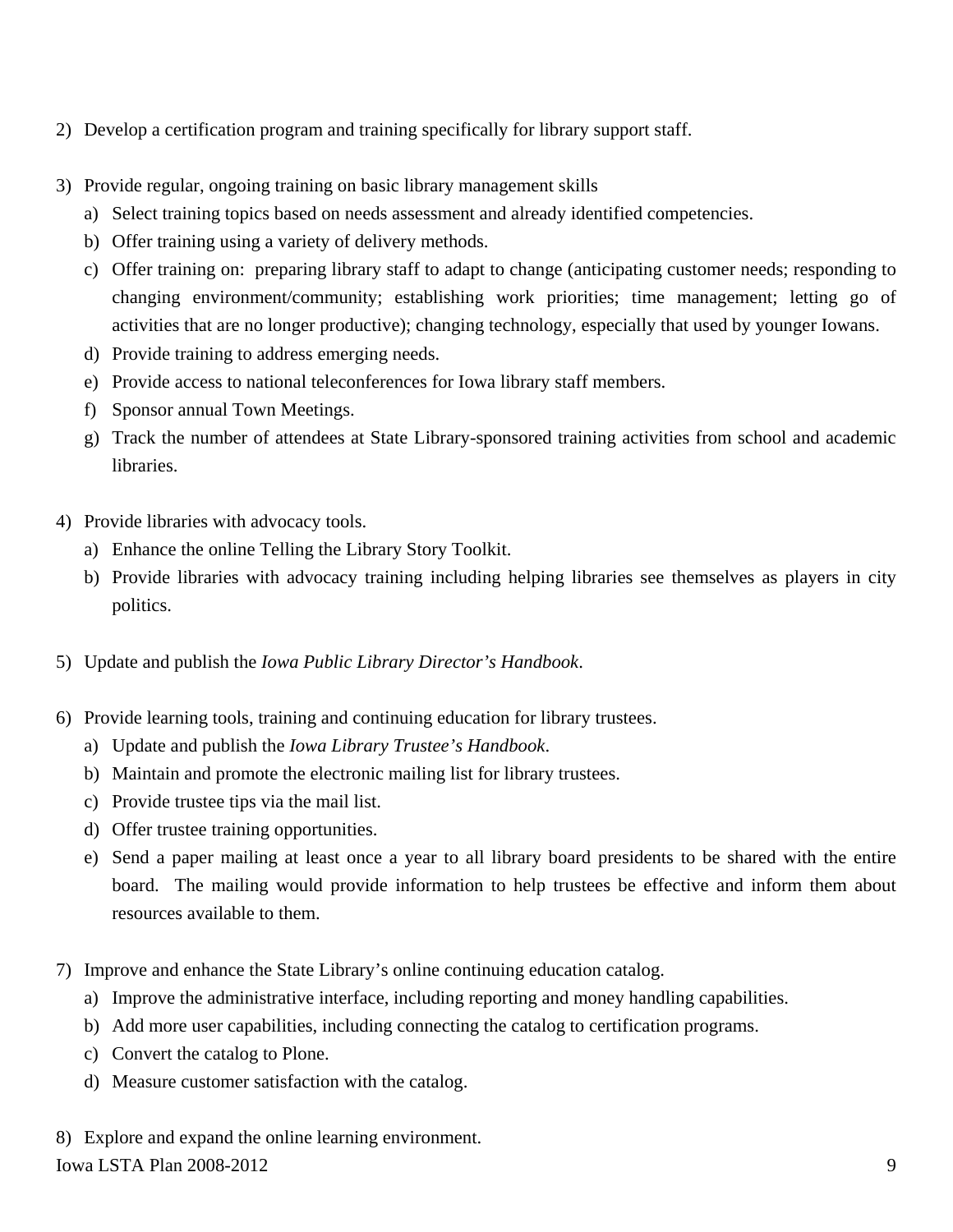- 9) Maintain a current library science collection at the State Library.
- 10) Support the Iowa Library Association Leadership Institute.
- 11) Provide statewide ICN (video teleconferencing) scheduling services.

#### Key Output Targets:

- Staff from 80% of public libraries will participate in continuing education by 2012.
- Trustees from 40% of public libraries will participate in trustee education by 2012.
- At least two trustee training programs will be offered annually. A basic orientation will be offered every year; the other topic will change each year.
- At least 6 trustee tip sheets will be provided annually.
- A certification program for support staff will be created.

Key Outcome Targets:

- 80% of public library directors will indicate they increased their skills after taking PLM 1 and 2.
- At least 20% of leadership institute participants will fill an ILA leadership position within two years of attending the institute.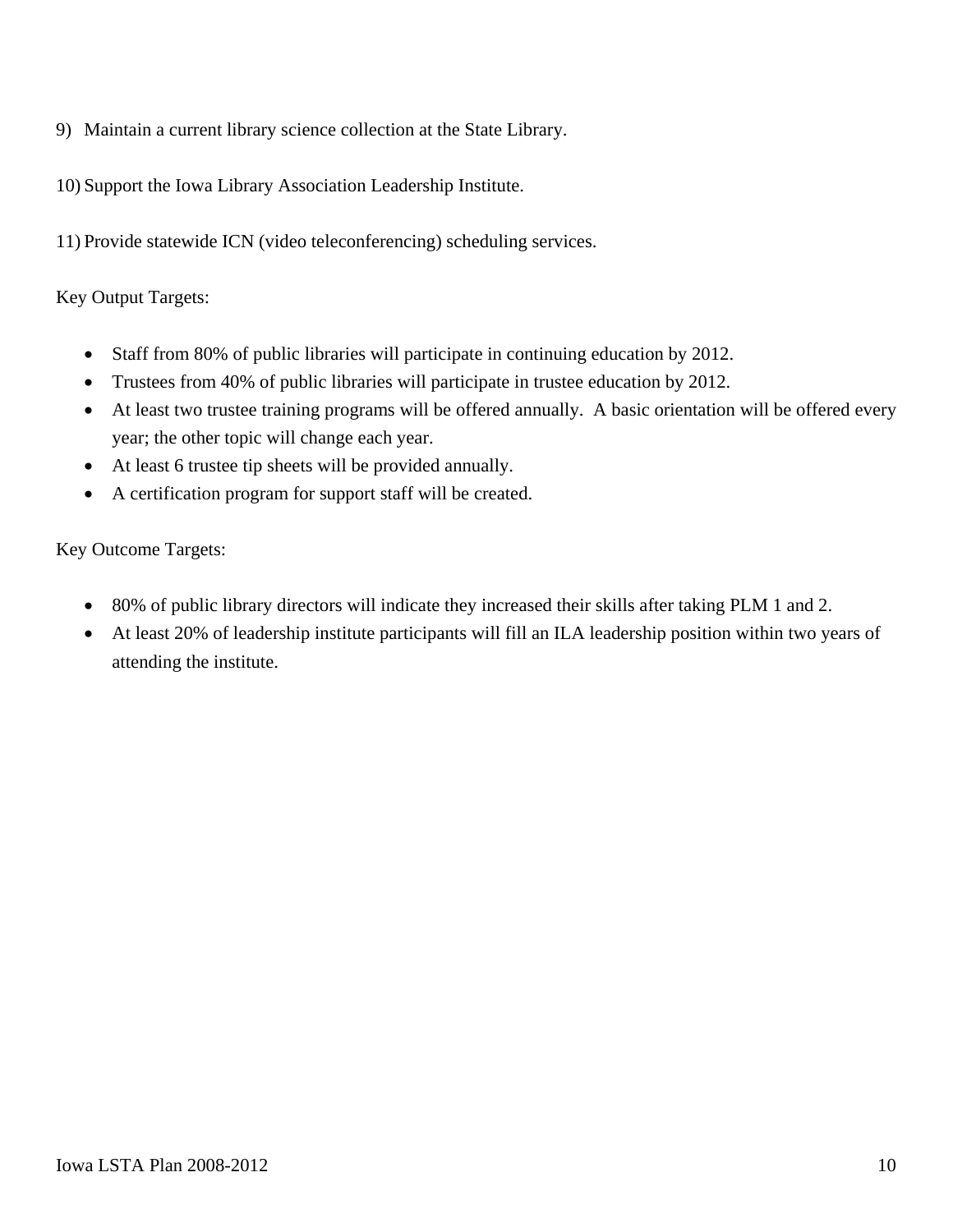Need 3: Summary needs assessment

Learning to read and write is critical for success in school and throughout life. Children prepare to read and write long before they enter school. Brain development research shows that reading aloud to a child every day increases the brain's capacity for language and literacy skills and is the most important strategy for preparing a child for learning to read. According to *Long Overdue*, 74% of the public say that providing early childhood learning programs should be a high priority for their community*.*

Early literacy is a particular need in Iowa because Iowa ranks third in the country in the percentage of young children with working parents, and in the percentage of school age children with working parents. Because so many Iowa children receive child care outside their homes, information on early childhood literacy development needs to be made available to child care providers.

Public libraries understand their important role in exposing children to books and reading and librarians have historically helped children "get ready to learn" before they enter school. To further embrace this role, librarians need ongoing support in incorporating early literacy strategies into their library story times and other library programs and services.

Research has shown that children who read six or more books during the summer maintain or improve their reading skills, while children who do not lose ground by September. To be successful in school, Iowa children need the reading activities and encouragement over the summer months provided through the annual Summer Library Program.

"Information literate people are those who have learned how to learn. They know how to learn because they know how knowledge is organized, how to find information and how to use information in such a way that others can learn from them. They are people prepared for lifelong learning, because they can always find the information needed for any decision or task at hand." (American Library Association, Presidential Committee on Information Literacy, Final Report, 1989) Librarians – working in libraries of all types – have an important role to play in helping their communities become information literate. Teaching others how to find and critically evaluate information is a unique skill that librarians bring to our information-overloaded society.

Books and reading are essential tools for lifelong learning and enhancing one's quality of life. Iowans need opportunities to read and discuss literature; to reflect on how literature has changed their view of the world; to recognize and celebrate Iowa's literary heritage. These needs are met in part through the Iowa Center for the Book, whose purpose is to stimulate interest in books, reading, literacy and libraries.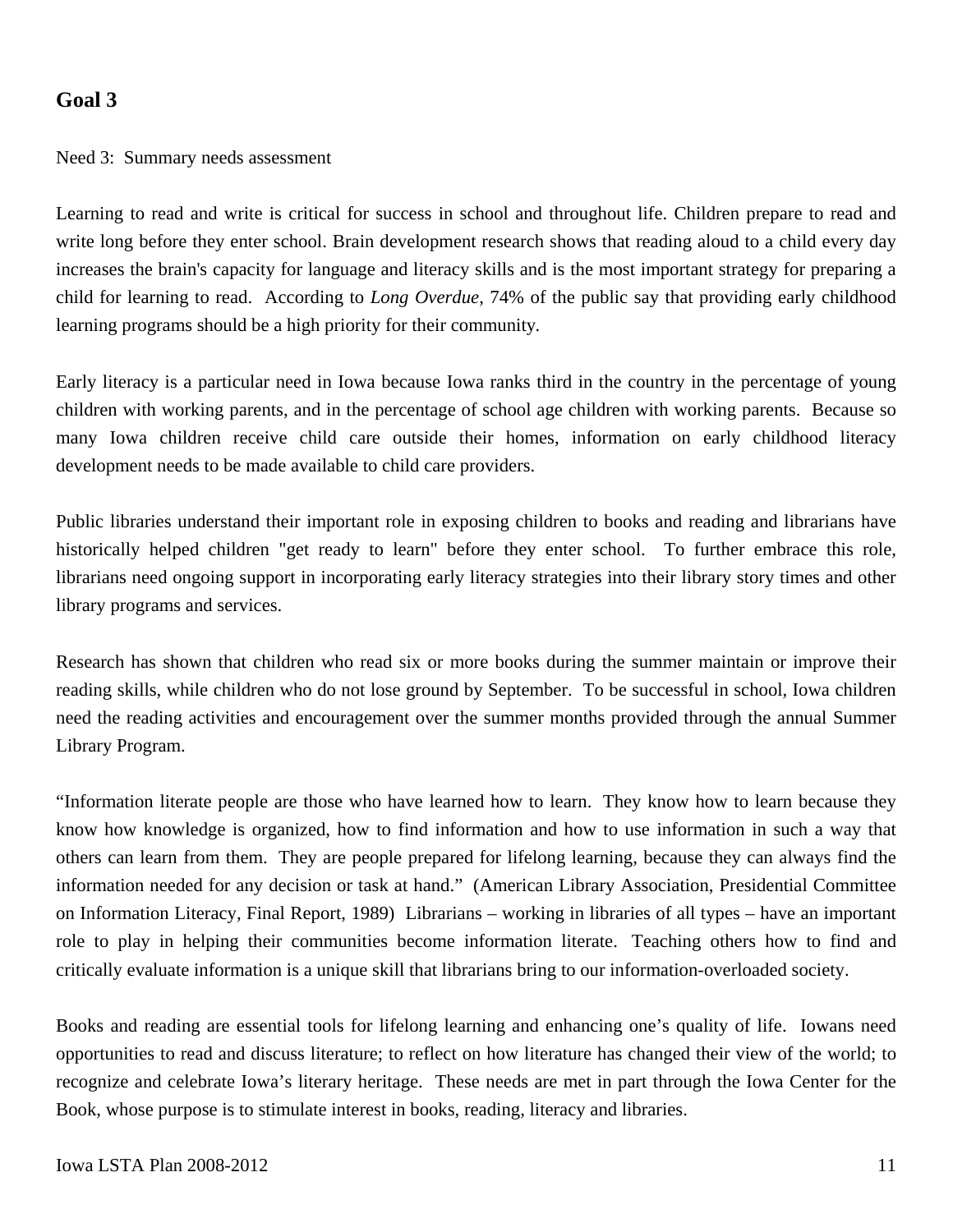# **Goal 3: Sustain a state of lifelong learners by developing early literacy skills, a love of reading and information literacy skills.**

Strategies to Achieve Goal

- 1) Promote early childhood literacy, the behaviors in young children that precede conventional reading and writing.
	- a) Provide training to help Iowa librarians recognize their role in early childhood literacy and provide them with strategies for promoting early childhood literacy.
- 2) Improve Iowans' information literacy skills, the ability to effectively find, evaluate and use information.
	- a) Provide training to help Iowa librarians recognize their role in information literacy and provide them with strategies for promoting information literacy.
	- b) Provide training on database searching for librarians.
	- c) Enhance the online Information Literacy toolkit.
	- d) Conduct the school library survey annually and increase participation in the survey.
	- e) Encourage and advocate for strong school library programs that include certified teacher librarians.
	- f) Promote and support the "Iowa School Library Program Guidelines: Libraries, Literacy and Learning for the  $21<sup>st</sup>$  Century".
- 3) Provide public libraries with high-quality summer reading program materials and training in their use.
- 4) Provide libraries with consulting on youth services.
	- a) When consulting with libraries, emphasize reading and literacy outreach programs in their communities; after school programming; serving teens and English Language Learners; early literacy; and information literacy.
- 5) Administer the Iowa Center for the Book.
	- a) Sponsor *All Iowa Reads* and *Letters about Literature*.
	- b) Enhance the Center for the Book Web site by converting it to Plone.
	- c) Develop an Iowa Authors list.
	- d) Develop a Center for the Book electronic newsletter for the public.
- 6) Collaborate with organizations that are stakeholders in early childhood literacy and information literacy such as Empowerment boards, Iowa Public Television, and the Iowa Department of Education.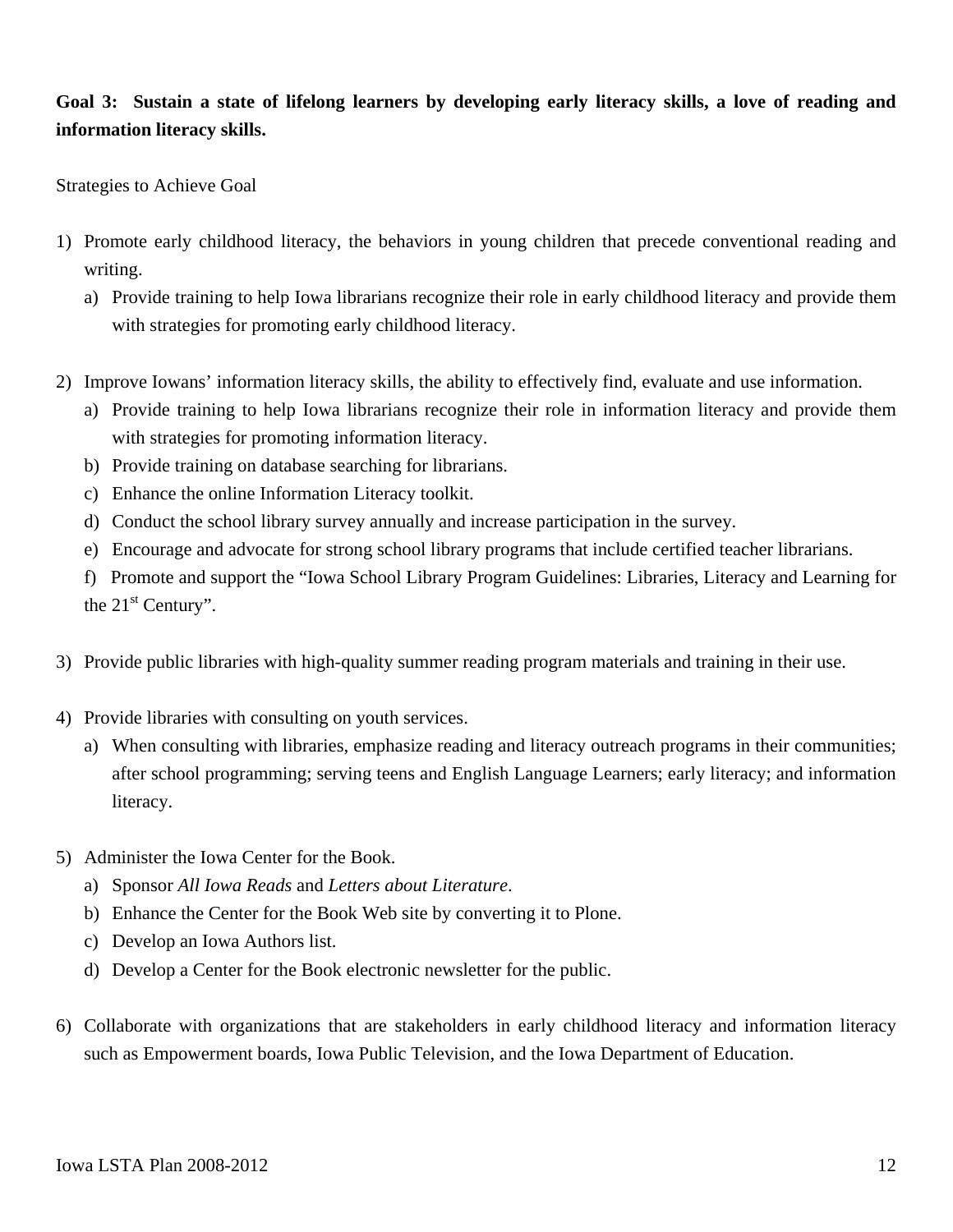Key Output Targets:

- 70% of public libraries will participate in early childhood literacy training by 2012.
- 50% of public libraries will participate in information literacy training by 2012.
- At least two training opportunities on database searching will be offered annually.
- The percentage of Iowa children ages 5-14 participating in the summer library program will increase from 39% to 45% by 2012.

Key Outcome Targets:

- 60% of library staff will indicate six months after training that they are using early childhood literacy strategies.
- 33% of library staff will indicate six months after training that they are using information literacy concepts in the delivery of reference services and customer training at their libraries.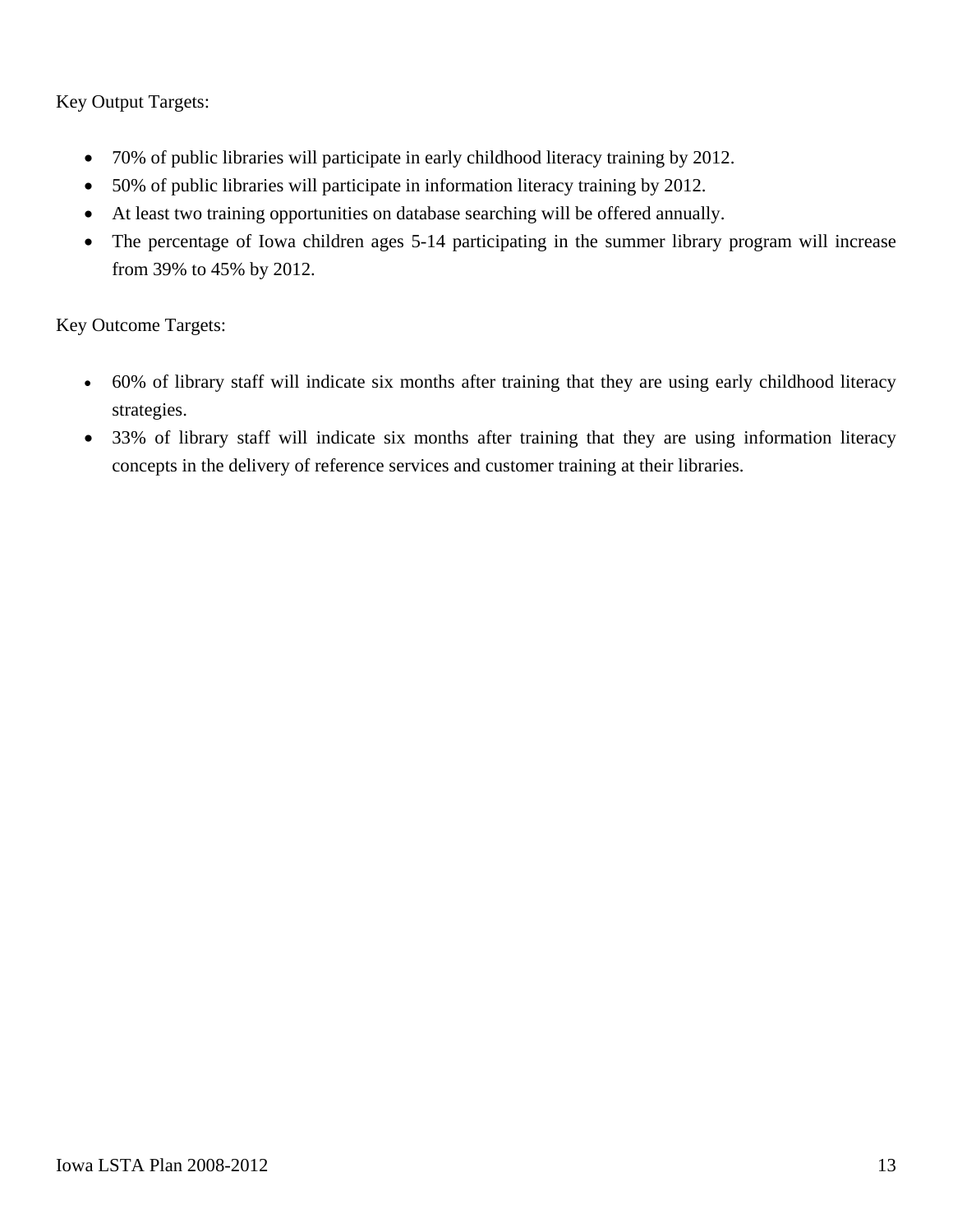#### Need 4: Summary needs assessment

Iowa has a long history of resource sharing among libraries of all types. To facilitate interlibrary loan, Iowa libraries list their books and other materials on the statewide union catalog, the SILO Locator, which contains 4 million bibliographic records and 16 million items. In FY06 Iowa libraries placed 128,677 requests through the Web-based SILO interlibrary loan system. Interlibrary loan is especially important in Iowa because of the disparities in collection size among public libraries. (As stated in Need 1, collection size in public libraries ranged from 1,646 to 526,735. The median collection size was 13,730.) If Iowans are to have equal access to library resources, it is essential that the SILO Locator and interlibrary loan system be maintained.

To facilitate resource sharing, Iowa librarians have expressed a need for a document delivery system. Lorraine Borowski, director of the Decorah Public Library, said, "I am discouraged by the upcoming increase in [postal] rates…I am taking this forum to "vent" my frustrations for having to look at expenses, especially for such a valuable service to our patrons. I wondered if anyone has used other services to ship ILL packages and if so how to find cost comparisons… Because of the budgetary concerns and because of the huge increase in mailing costs for such packages, I am very concerned about the future of the wonderful ILL service and would be more than interested in being part of a discussion/conversation that would explore what can be done to insure such service to library patrons stays intact."

While there is excellent and widespread cooperation among Iowa libraries in traditional resource sharing such as interlibrary loan, additional collaborative efforts among libraries need to be encouraged in such areas as shared library catalogs and shared circulation systems. Of the public libraries that are automated, the vast majority use stand alone systems rather than a system shared with other libraries. Iowans would be better served if they could do one search to view the holdings and shelf status of multiple libraries; public libraries would experience greater efficiency and cost savings if they were part of a shared automation system.

# **Goal 4: Promote resource sharing and partnerships as a way for libraries to provide cost-effective, highquality service to Iowans.**

Strategies to Achieve Goal

- 1) Provide a system for in-state interlibrary loan through SILO, a partnership with Iowa State University.
	- a) Upgrade the Iowa Locator and the interlibrary loan system.
- 2) Support other SILO services such as electronic maillists, e-mail service, Web hosting, help desk.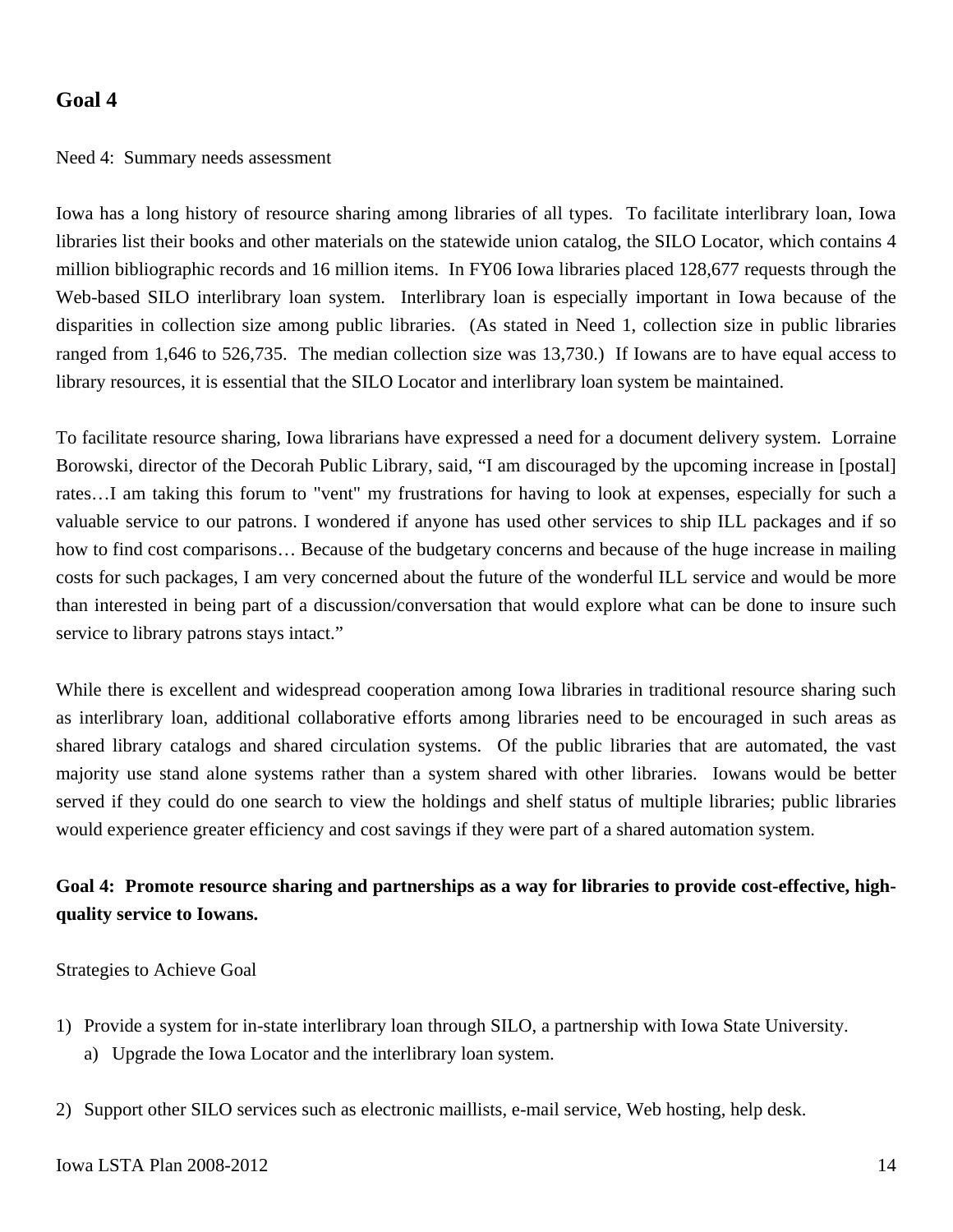- 3) Convene a statewide task force to evaluate the advantages, disadvantages and budget feasibility of a document delivery system.
- 4) Consult with libraries about receiving E-rate discounts.
	- a) Certify individual library technology plans.
- 5) Administer Access Plus which subsidizes libraries for providing interlibrary loan.
- 6) Obtain product discounts for Iowa libraries.
	- a) Participate in the Iowa Educator's Consortium and other buying consortia,
- 7) Identify opportunities for Iowa libraries to streamline and centralize basic library functions such as acquisitions, processing, and cataloging.

Key Output Targets:

- Iowa libraries will fill 83% of 128,000 interlibrary loan requests annually via SILO.
- The Access Plus reimbursement per transaction will be increased to \$2.00. Based on FY06, this would require an additional \$75,000 in state funding annually.
- A study on a potential document delivery system for Iowa libraries is conducted.

Key Outcome Targets:

- 90% of librarians contacting the SILO help desk will report that the information received helped them manage public access computing in their library.
- 90% of SILO interlibrary loan participants will indicate they are satisfied with SILO ILL.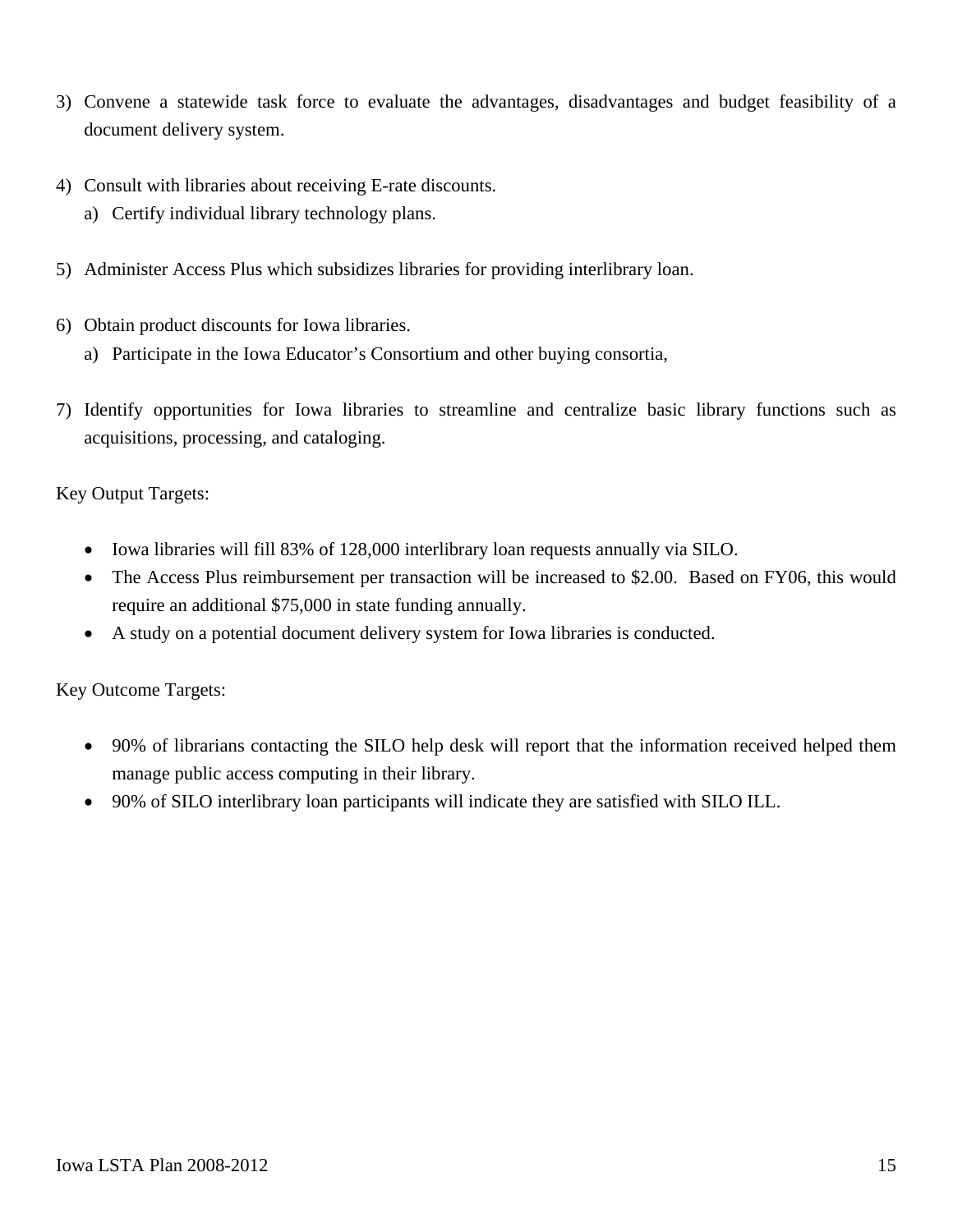Need 5: Summary needs assessment

The State Library's leadership role is cited in the Code of Iowa, 256.51 (f): [The division shall] "foster public awareness of the condition of libraries in Iowa and of methods to improve library services to the citizens of the state." In this leadership role, we have identified a number of issues that need to be addressed to improve library services to Iowans.

Iowa has significant disparities in public library funding as illustrated by the following statewide averages from state fiscal year 2006:

Per Capita

- \$31.90 the statewide average city funding for public libraries
- \$13.15– the statewide average county funding for public libraries

Cents per \$1,000 Assessed Property Value

- $$1.17$  the statewide average city funding for libraries
- $$0.21$  the statewide average county funding for libraries

It is not equitable for one group of Iowans to pay one rate for library service while another group gets the same service for a substantially discounted rate. The Iowa Commission of Libraries, the State Library's governing board, has taken the position that all Iowans should provide equitable financial support for public library service. Iowa libraries need information, tools and encouragement to work toward equitable funding.

A September 17, 2006 *Des Moines Register* editorial said there is a "potential of merged governments to not only operate more efficiently but to offer better quality and a broader range of services to a larger region, perhaps spread across several counties…It's not that local officials oppose merging services… There are examples of cooperative ventures across the state, but they tend to be small-bore efforts, such as jointly purchasing supplies, rather than merging entire city or county departments. Progress is measured in inches, not miles, because of obstacles in the law and in the government structures. As it is, local officials have few incentives to merge with other governments, but those who are willing to try run into a wall on everything from competing labor unions and wage differentials to conflicts in state law over taxing and spending authority." Iowa public libraries, as part of local government, also need ideas, tools, options and incentives for considering and voluntarily implementing larger units of service.

**Iowa LSTA Plan 2008-2012** 16 In his 1973 book, *Beyond the Stable State: Public and Private Learning in a Changing Society* D.A. Schön wrote, "The loss of the stable state means that our society and all of its institutions are in continuous processes of transformation. We cannot expect new stable states that will endure for our own lifetimes. We must learn to understand, guide, influence and manage these transformations….We must, in other words, become adept at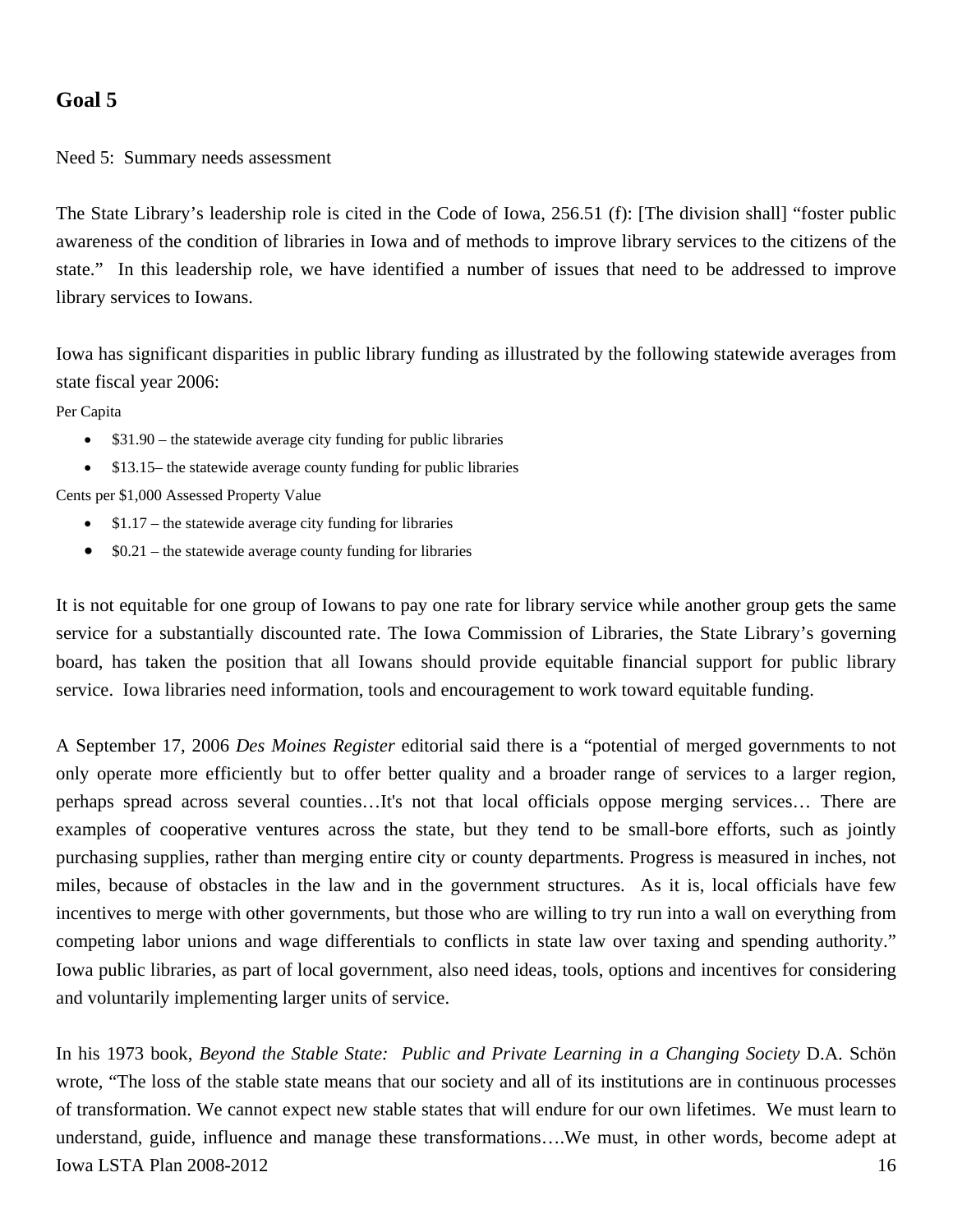learning. We must become able not only to transform our institutions…we must invent and develop institutions which are 'learning systems', that is to say, systems capable of bringing about their own continuing transformation." To provide leadership for the Iowa library community, the State Library must itself become a learning organization, able to assist libraries to thrive in a constantly changing environment.

# **Goal 5: Strengthen Iowa's libraries through state level leadership and statewide library advocacy, coordination and planning.**

Strategies to Achieve Goal

- 1) Improve city and county library funding so it is adequate and equitable.
	- a) Communicate the value of libraries to city and county stakeholders. Educate community leaders about the important role libraries play in communities, and that libraries offer services that cost money to provide, i.e., that cities and counties are paying for library service, not making a donation or offering a gift.
	- b) Compare city and county support per capita and per \$1,000 assessed property value.
	- c) Assess community leaders regarding their perception of libraries and their willingness to increase library funding.
	- d) Provide public library directors and trustees with tools they can use to approach counties for increased funding.
	- e) Provide public library directors with tools and encouragement to improve library salaries.
	- f) Track hourly salary of public library directors by size code and publicize the findings.
- 2) Provide libraries with options for creating larger units of service
	- a) Encourage the passage of legislation which rewrites the Iowa Code section addressing library districts to make it workable.
	- b) Identify and create interim steps and models for larger units of service.
	- c) Encourage the voluntary formation of larger units of service through consultation, training and incentives.
- 3) Develop the State Library as a learning organization.
	- a) Invest in the skills of State Library staff, particularly skills that will enable them to help libraries thrive in an environment of changing technology.
	- b) Use the principle of reflective practice to learn from experience and evaluate how we can constantly improve.
	- c) Model these behaviors to encourage them in Iowa libraries: libraries as learning organizations; reflective practice; learned optimism.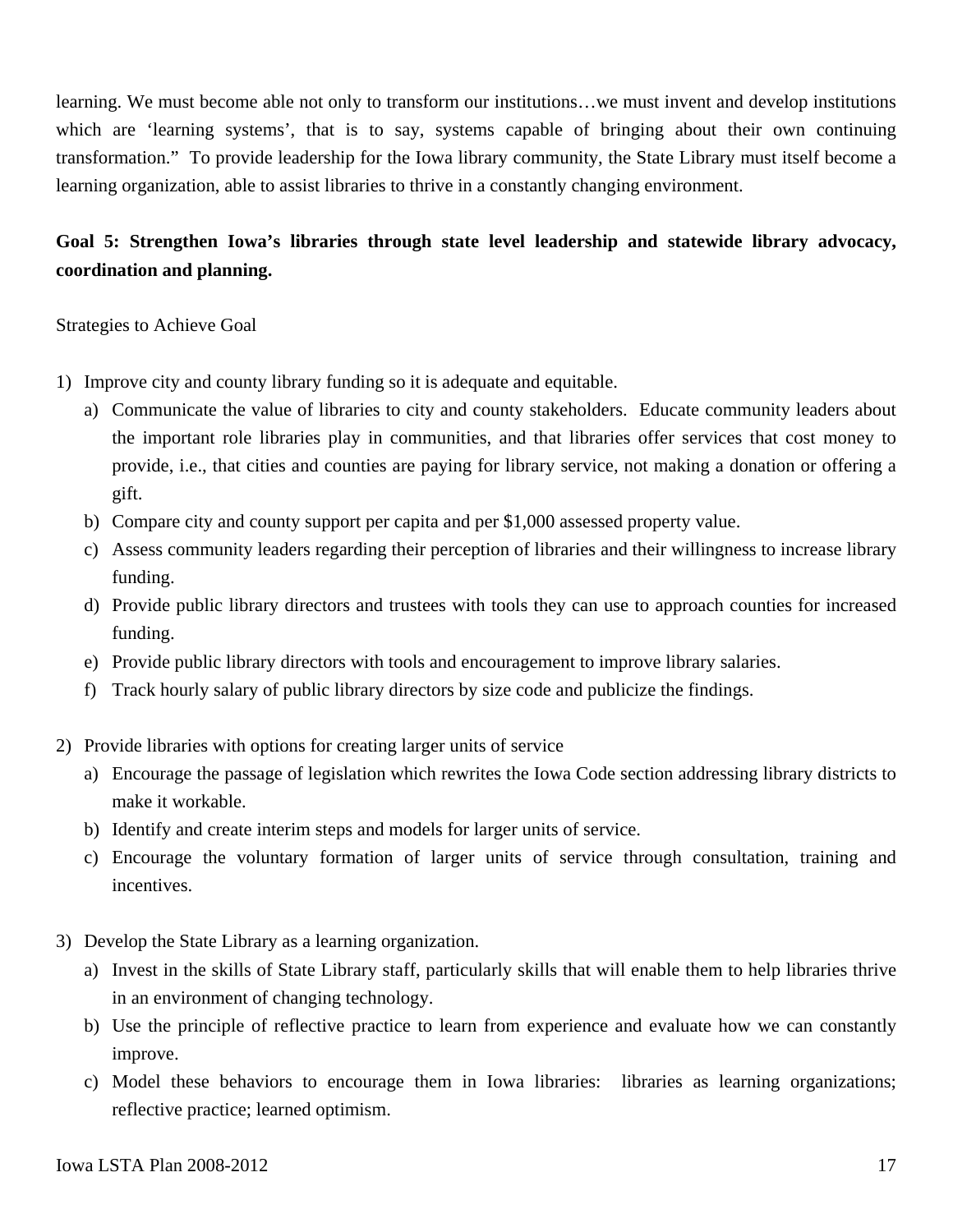- 4) Use environmental scanning, personal networking and organizational relationships to identify new opportunities for libraries.
	- a) Continue to work closely with the Iowa Library Service Areas, Iowa Library Association and Area Education Agencies.
	- b) Develop and/or maintain relationships with organizations and agencies that have an impact on libraries such as Councils of Government; Iowa League of Cities; Iowa State Association of Counties; state agencies such as the Department of Management, Cultural Affairs, and Empowerment Board.
- 5) Conduct the public library annual survey.
	- a) Convene a statewide task force to conduct a comprehensive review and update of the survey by 2008. Specifically, revamp or develop survey questions to better measure electronic library use.
	- b) As part of the statewide task force, conduct pre- and post surveys of public library directors about whether the survey provides information that is useful to them.
- 6) Administer the accreditation and standards program for public libraries.

a) Convene a statewide task force to conduct a comprehensive review and update of *In Service to Iowa: Public Library Measures of Quality* by 2012.

- 7) Administer Direct State Aid to public libraries.
- 8) Provide libraries with information, consulting and training about grants and other alternative sources of funding (include the special library levy).
- 9) Provide information and consulting on technology.
- 10) Provide information and consulting on library legal issues.
- 11) Automate State Library data collection processes such as the Open Access report, library trustee information, certification and recertification forms.
- 12) Maintain and enhance a high quality State Library Web site.

Key Output Targets:

- 65% of Iowa counties will increase library funding by 2012.
- At least five larger units of service are voluntarily formed by 2012.
- The number of Iowa cities that have passed the special library levy will double from 60 to 120 by 2012.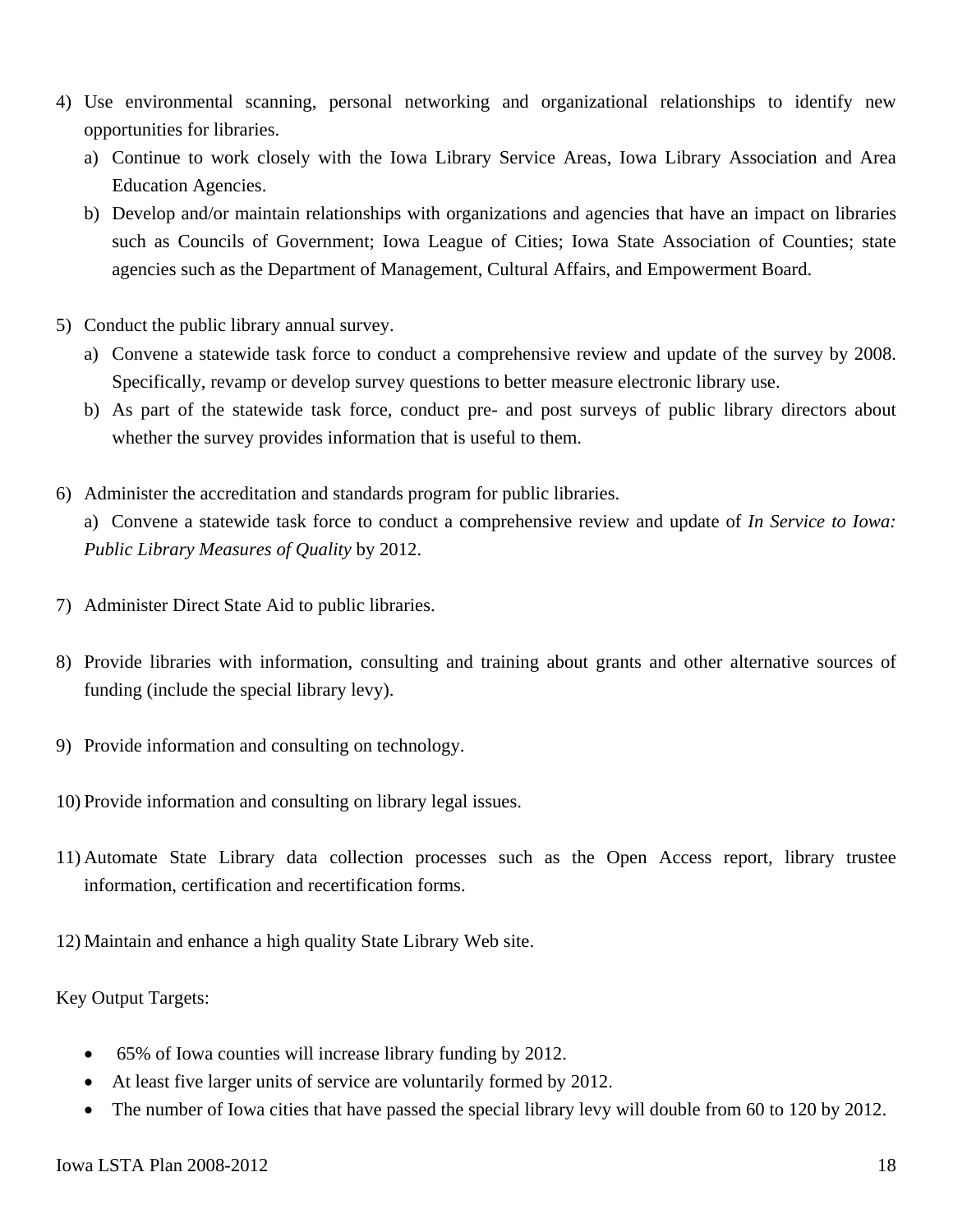Key Outcome Targets:

- Comparing pre- and post surveys, there is a 20% increase in the number of public library directors who indicate the annual survey provides information that is useful to them.
- 90% of Iowa library staff members surveyed say that the State Library provides effective leadership.
- A survey of libraries that have formed larger units of service indicates that the librarian spends less time on administrative duties and more time on customer service.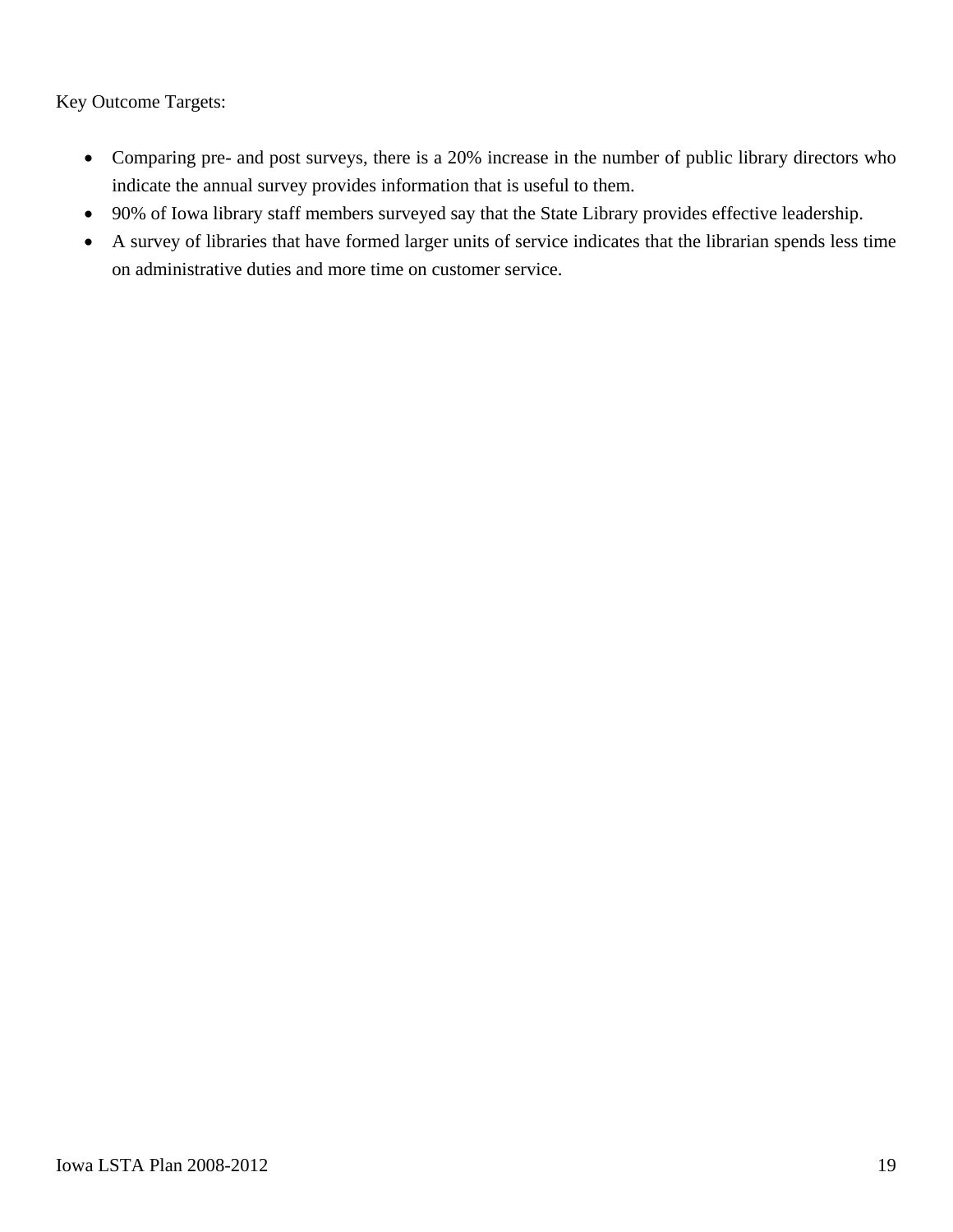#### **Evaluation Plan**

Targeted outputs and outcomes identified in the plan include measurement strategies which will be monitored by State Library staff. Customer feedback will be sought as described in the stakeholder involvement and communications sections below. Subgrantees are requested to provide outcome-based evaluation results.

Sources of evaluation data will include records and databases maintained by the State Library. These include the public library and school library annual surveys, registration records from the online continuing education catalog, course evaluation results, library accreditation reports, pre- and post surveys designed to measure outcomes.

#### **Stakeholder Involvement**

The State Library requested input and suggestions for the five year plan from the Iowa library community including libraries of all types, the seven Iowa Library Service Areas and the Iowa Commission of Libraries. We notified the subscribers of at least five electronic maillists for libraries that the draft of the plan was available on our Web site. Comments and suggestions were encouraged and received. The 2003-2007 five year evaluation and draft of the five year plan for 2008-2012 were reviewed by the Iowa Commission of Libraries. The goals were approved by the Commission on June 18, 2007.

Historically, the State Library has practiced the principle of stakeholder involvement. As the 2008-2012 five year plan is carried out, the State Library will involve the Iowa library community. Examples of specific projects where involvement will be essential include the pilot digitization project, developing a certification program and training for library support staff, the study of a document delivery system, developing models of larger units of service, reviewing and updating *In Service to Iowa: Public Library Measures of Quality* and the public library annual survey. Finally, the Commission will review progress in implementing the plan at least once annually.

#### **Communication and Public Availability**

The LSTA Five Year Plan 2008-2012 will be available on the State Library's Web site. The Web site was redesigned as of April 2006, and a section of it is devoted to LSTA information, http://www.statelibraryofiowa.org/ld/lsta. Web site visitors may navigate to the information or use the Web site's improved searching capability. Through electronic mailing lists, we will notify the Iowa library community when the final plan is available on the Web site. The Plan will also be made available in print form upon request.

Iowa LSTA Plan 2008-2012 20 Each year, an annual report will be submitted to the Institute of Museum and Library Services (IMLS). Copies